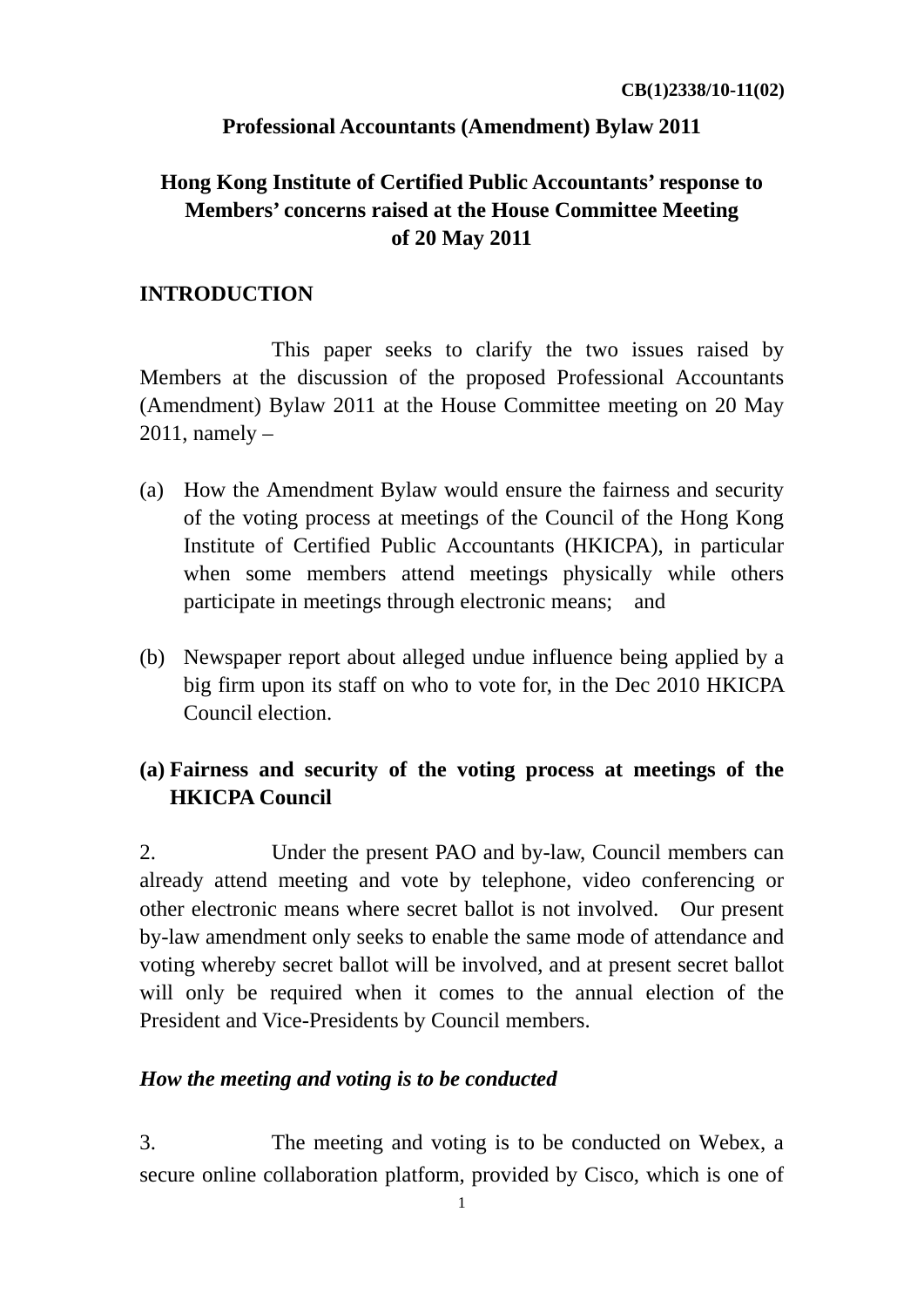the world's biggest technology corporations focusing on networking, communications and security products and solutions.

## *Details of the online system and its security*

4. Webex, built on the global secure network (MediaTone), is intended to provide applications for online meetings and events through web conferencing and video-conferencing with polling features. The system can put everyone on the same page even if some are elsewhere, and everyone can be heard and seen by others through live audio conferencing and webcam video streaming.

5. Key features of the online system are contained in the illustrations below –

#### *Everyone can be seen and heard*

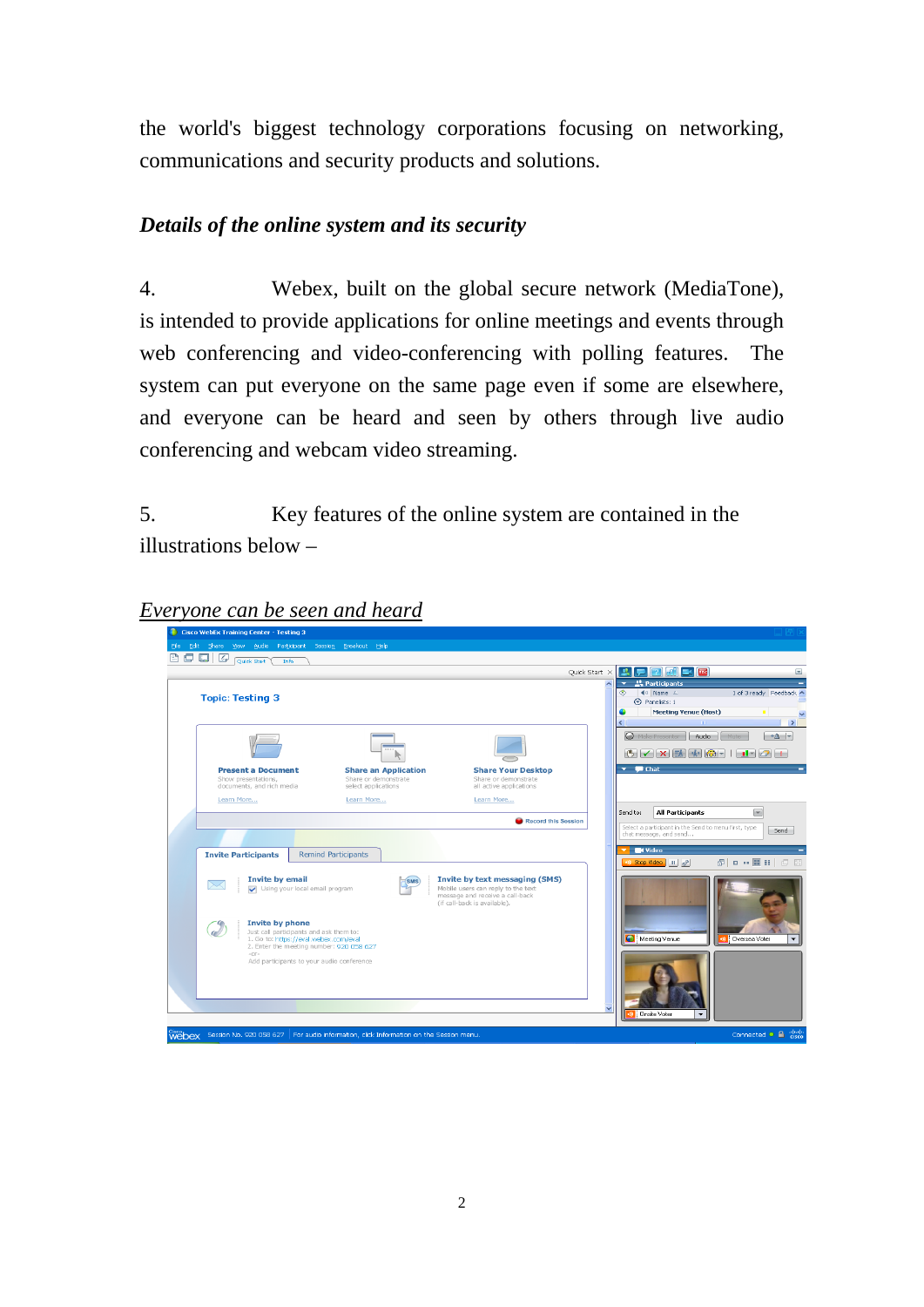#### *Everyone can poll*

| Cisco WebEx Training Center - Testing 3                      |                                                                                                                                             |                                                                                            | 口回区                     |
|--------------------------------------------------------------|---------------------------------------------------------------------------------------------------------------------------------------------|--------------------------------------------------------------------------------------------|-------------------------|
| File Edit Share View Audio Participant Session Breakout Help |                                                                                                                                             |                                                                                            |                         |
| $\square \square \square$<br>凸<br>Info                       |                                                                                                                                             |                                                                                            |                         |
|                                                              |                                                                                                                                             | $\mathbf{F}[\mathbf{Z}]$ at $\mathbf{F}$<br>$\mathbf{P}$                                   | $\overline{\mathbf{x}}$ |
|                                                              |                                                                                                                                             | $\rightarrow$ $\frac{10}{20}$ Participants<br>$\blacksquare$ Chat                          | ÷<br>٠                  |
|                                                              | <b>Testing 3</b>                                                                                                                            | $\overline{\phantom{a}}$ all Polling                                                       | ÷                       |
| <b>Topic:</b><br>Host:                                       | <b>Meeting Venue</b>                                                                                                                        |                                                                                            |                         |
| <b>Audio Conference:</b>                                     | Call-in toll-free number (US/Canada) 1-866-469-3239<br>Call-in toll number (US/Canada)<br>1-650-429-3300<br>Show all global call-in numbers | Time limit:<br>Time elapsed:<br>Poll Questions:<br>1.Please select ONE only for President: |                         |
| <b>Access code:</b>                                          | 920 058 627                                                                                                                                 | a.Candidate 1<br>b.Candidate 2                                                             |                         |
| <b>Attendee ID:</b>                                          | 111<br>920 058 627                                                                                                                          | C.Candidate 3                                                                              |                         |
| <b>Training session number:</b>                              |                                                                                                                                             |                                                                                            |                         |
|                                                              |                                                                                                                                             |                                                                                            |                         |
|                                                              |                                                                                                                                             |                                                                                            |                         |
|                                                              |                                                                                                                                             |                                                                                            |                         |
|                                                              |                                                                                                                                             |                                                                                            |                         |
|                                                              |                                                                                                                                             |                                                                                            |                         |
|                                                              |                                                                                                                                             |                                                                                            |                         |
|                                                              |                                                                                                                                             |                                                                                            |                         |
|                                                              |                                                                                                                                             |                                                                                            |                         |
|                                                              |                                                                                                                                             |                                                                                            |                         |
|                                                              |                                                                                                                                             |                                                                                            |                         |
|                                                              |                                                                                                                                             |                                                                                            |                         |
|                                                              |                                                                                                                                             |                                                                                            |                         |
|                                                              |                                                                                                                                             |                                                                                            |                         |
|                                                              |                                                                                                                                             |                                                                                            |                         |
|                                                              |                                                                                                                                             |                                                                                            | Submit                  |
|                                                              |                                                                                                                                             | $\rightarrow$ <b>EX</b> Video                                                              |                         |
|                                                              | Webex Session No. 920 058 627   For audio information, click Information on the Session menu.                                               | Connected ● ■                                                                              | abab.<br>cisco          |

## *Polls are anonymous*



6. Webex online meetings are delivered over a highly secure, scalable and available network (the Cisco Collaboration Cloud). It is a robust private network designed specifically for large-scale and real-time global web collaboration. A variety of security options, such as meeting